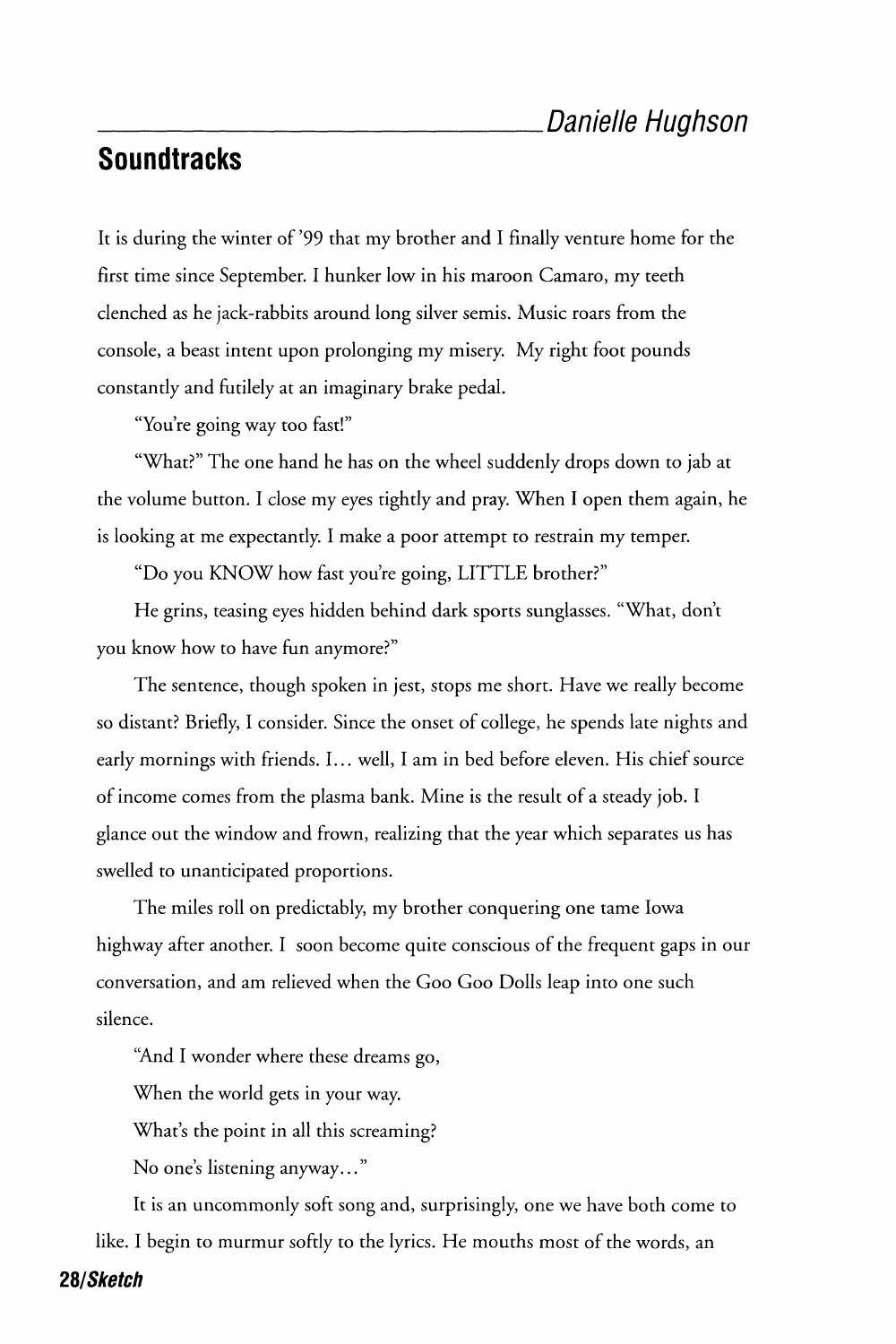audible line only occasionally escaping from his lips. Our voices, I think, are terrible, but this may be the reason he joins me— one bad singer doesn't mind another.

Perhaps, however, it is for a different reason. A reason that brings to memory sled rides and tree forts and rubber band fights. Summers spent climbing hay bales, our hands red and scratched and our faces grimy with dust. That first day of school each fall, when we stepped onto the bus together. There is too much we have in common for any real rift to ever separate us.

My brother reaches out again to turn the music up as we turn down a faded country road. Our voices escalate accordingly, sounding scratchy and tuneless. I grin, noticing that that neither of us care.

My mother listens to country music as we wrap Christmas presents on the bare cold floor of her room. I lean against one wall and she the other. We take turns with the scotch tape, throwing it back and forth across the room. I allow my eyes to wander over her face, the glance accompanied by its usual sinking feeling. She has once again broken the secret contract between parents and children — she has grown older. I can make out extra wrinkles, ten more gray hairs.

A timid knock at the door cuts short my analysis. Her head lifts, and our eyes meet. They are the same deep brown.

"Who is it!?" We yell out in unison, already knowing. Grins start to tug at our lips.

"It's me!" The voice needs no further identification. It is plaintive and inquisitive, laced with the excitement that holidays infuse into very young brothers.

"Go away!"

"Scram!"

My mother and I shout commands together, and they tumble over each other on their to the door. I picture them piercing the curiosity of my youngest brother like arrows, for he whines as a wounded animal might.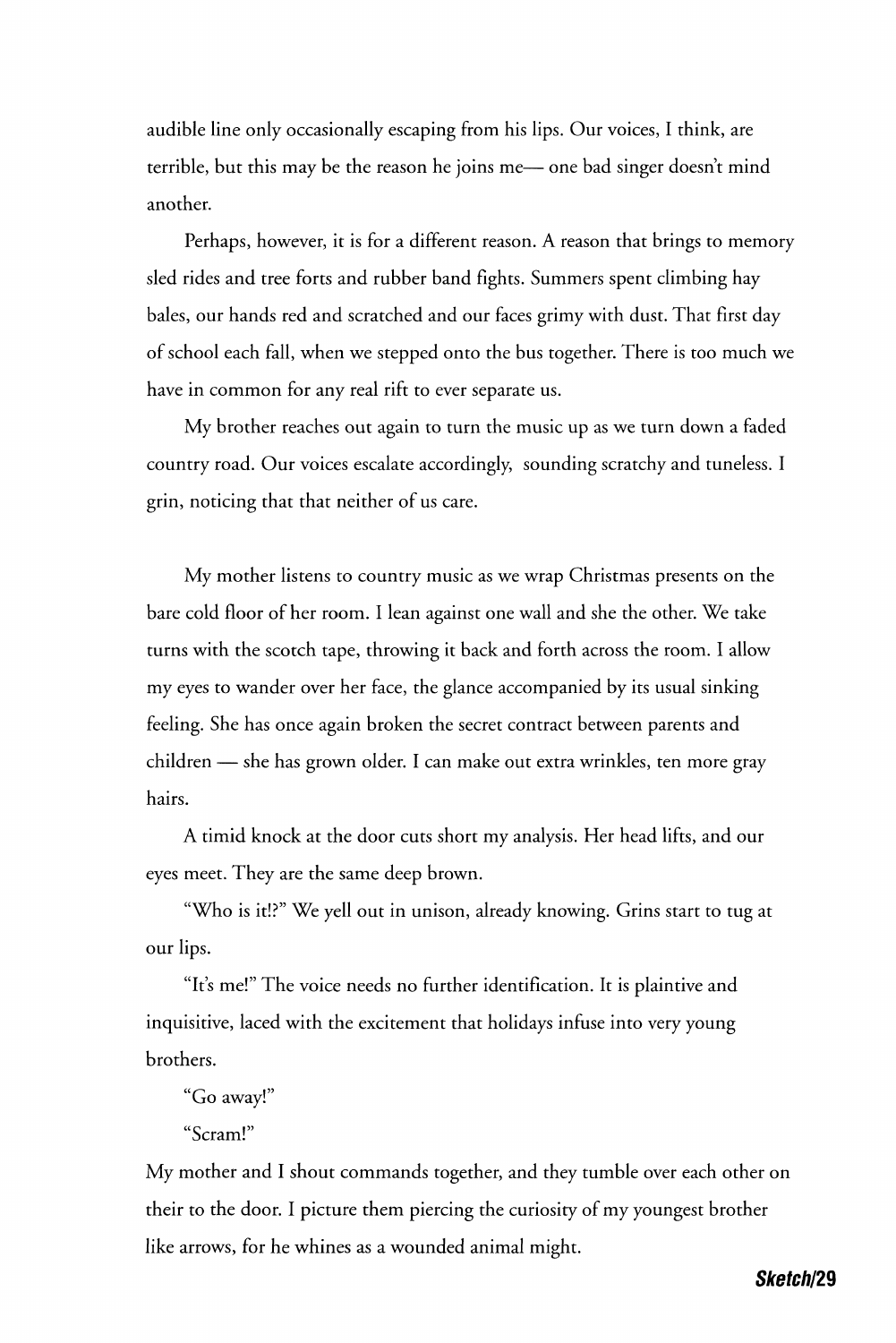"Awww... please?"

We grin wider. My mother reaches over and palms the rolling knob of her ancient stereo. The Wilkinsons flood the room with their song, "26 cents." She sings softly at first, but beautifully. I titter precariously on the edge of indecision, finally joining in with the chorus. Our fingers fly across rolls of wrapping paper and our toes curl to the beat. She is singing stronger now. I like to think that it is because I am singing with her.

"Do you remember when I sent you this song?" She does not look up, but I do, scissors pausing their gnaw across Santa and his reindeer.

"Of course." Less than a year ago I had unwrapped her gift in the solitude of my dorm room. A CD and 26 cents. I remember my initial confusion, confusion that had transformed into a magnificent wonder as I listened. How had she known?

"When you get lonely, call me anytime at all

I'll be there with you, always, anywhere at all.

There's nothing I got that I wouldn't give

And money is never enough

Here's a penny for your thoughts,

A quarter for you call

And all of your mama's love."

In the darkness of my room that night, I had cried. Today, in the brightness of hers, we both smile. She finds an appreciation of life in the immortality of my likeness. By the same token, I realize mortality in hers.

I am at Erik's apartment for New Year's Day, and we have just finished cooking a sort of pseudo-meal. His fish patty looks resembles a bar of soap. My french fries are black-tipped. The smoke alarm has exploded into an ear-piercing wail three times in the last ten minutes. We laugh through it all, attributing the disasters to post-party hangovers, neither of us mentioning that we don't actually drink.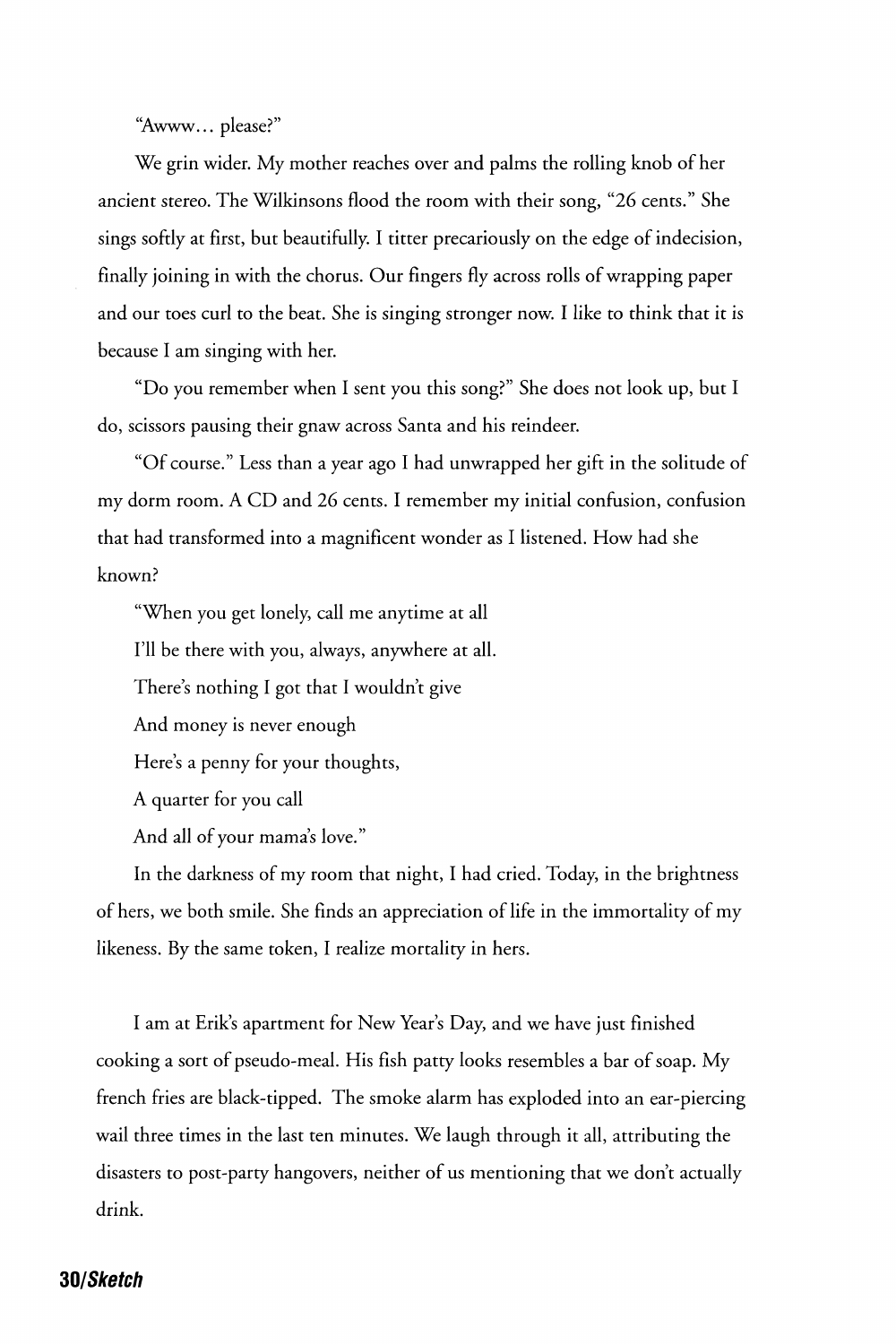When the dishes are cleared and we are, once again, bored together, I leap to the sound system in search of a meaning for our relationship that currently does not exist. He groans good-naturedly behind me, knowing what the immediate future holds, but he stands when I ask him to. I close my eyes, letting Lonestar's "Amazed" take a firmer hold on me than even his arms can.

"And I've never been this close to anyone, or anything. . ."

I tell myself as we sway softly across the room that these lyrics are true, that he is as close to me as anyone has ever been before. But I know it is not close enough; I know that the further I stretch this relationship, the thinner it gets.

"I love you," Erik says, interrupting my traitorous thoughts. I can recall the last time I heard those words, three days and 1000 miles away.

"So what are you going to do tonight?" I had asked him then, my fingers lazily entwining with the coiled phone cord.

"I don't know," he had said. "Probably just be bored."

"How can you be bored? Don't you have a book to read or something?"

"I don't like reading books anymore."

"So find something else to do. But don't be bored."

"I don't know what to do."

I had sighed audibly, and a lengthy silence had settled between us. Finally, he had said. . .

"I love you." He had said it then as he says it now, with a dependent kind of confidence. Every fiber in me rebels against the traditional reply, but my lips form the words in a conditioned response.

"I love you too." I say it because I do not want to slow this one last dance, do not want to stop this one last song, do not want to hurt the person closest to me. I will tell him after the song. But I am safe for now, balanced on the thin highwire of our relationship for as long as the music lasts.

It is another two days later, and sounds of The Police pour out from the vents in a white-tiled barn where Dad slaves away.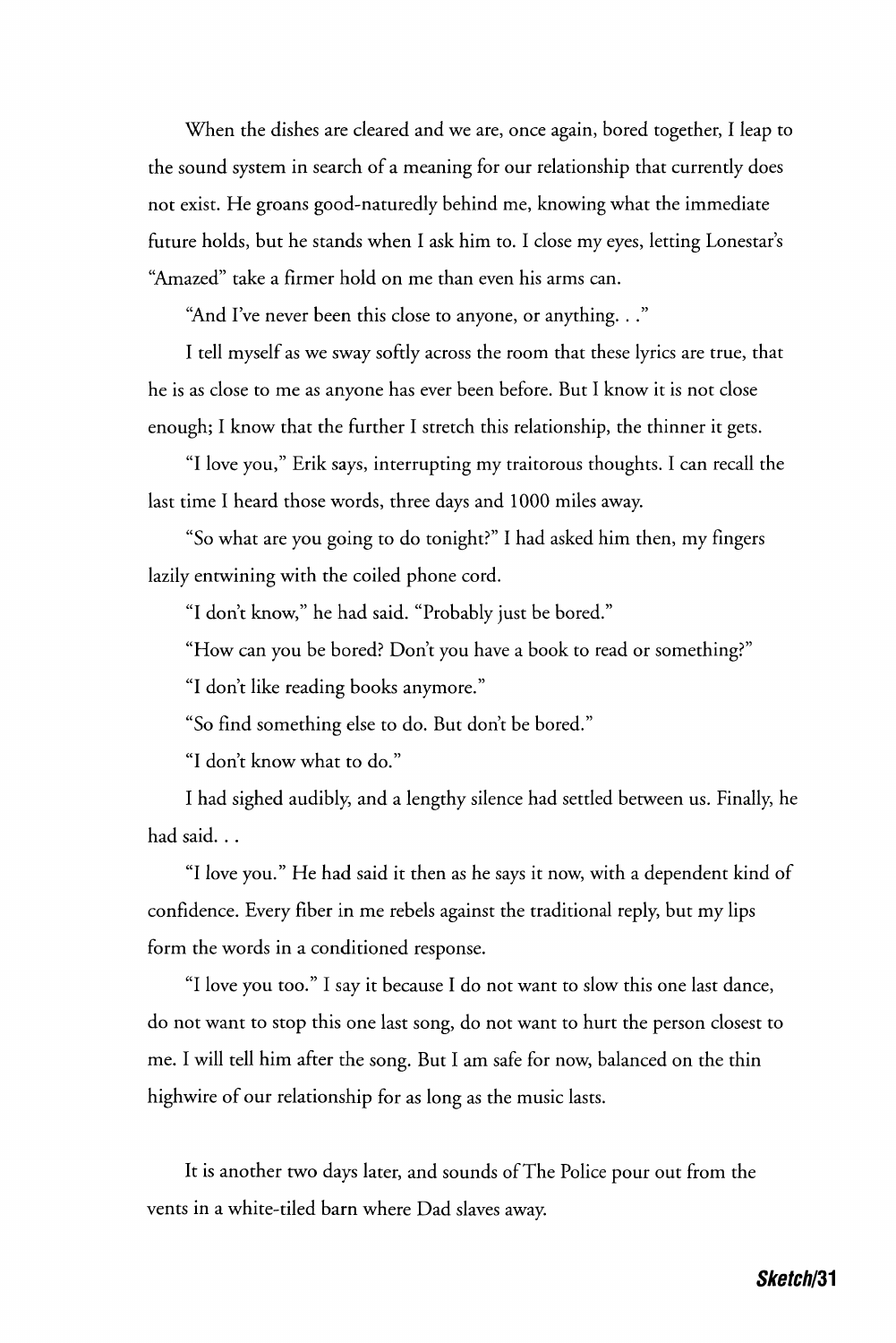"Roxanne!" sings the lead singer. "You don't have to put out the red light!"

I grin at these lyrics, knowing what will most likely follow, and yank open a foam-reinforced door, its inner surface pock-marked by the target practice of screwdriver-wielding hired hands. Dad is inside, his broad shoulders bent as he stoops to shovel out one hog crate after another. Hungry mothers chomp at their evening meal and lift one hoofed foot after the other as he cleans around each.

I slam the door behind me and his head pops up on cue, an initial wondering look soon replaced with his usual teasing countenance.

"Well, it's a daughter!" he exclaims, as if I've been years gone and he's only now remembered my existence in this world.

"Well, it's a father!" I retort, having not thought of a better response since this game started. Besides, it is more tradition now than teasing.

He smiles and lowers his head again, shovel flying. "Grab a scraper and help out!" he yells, somehow turning the request into a challenging invitation. I answer by honoring it, and we work together for a few moments in silence.

I know, however, that he cannot resist. I am not disappointed.

"Raahxaaane!" he finally sputters, twisting the song into something hideously funny. I laugh, as I always do when he sings like this, and wonder for the hundredth time what his real voice sounds like. Is it so bad that he must hide under such an annoying and obnoxious twang?

"You don't have to put out the reeeed liiiiiiight! Raahxaaane!"

"DAD!"

He stops in midtune, shoots me a cocky grin, and then points his finger to indicate a corner I have missed. I roll my eyes, wondering how he noticed in such a brief glance.

"Hey. . ." he barks, all humor lost in a pretense of fatherly-like wisdom, "If you're going to do something, do it right."

I snort softly but shovel the corner clean, turning back to him when I'm done. "Does that apply to singing as well?" I ask, a smirk dancing on my lips.

He shakes his head but cannot hide a grin of appreciation, and we work for